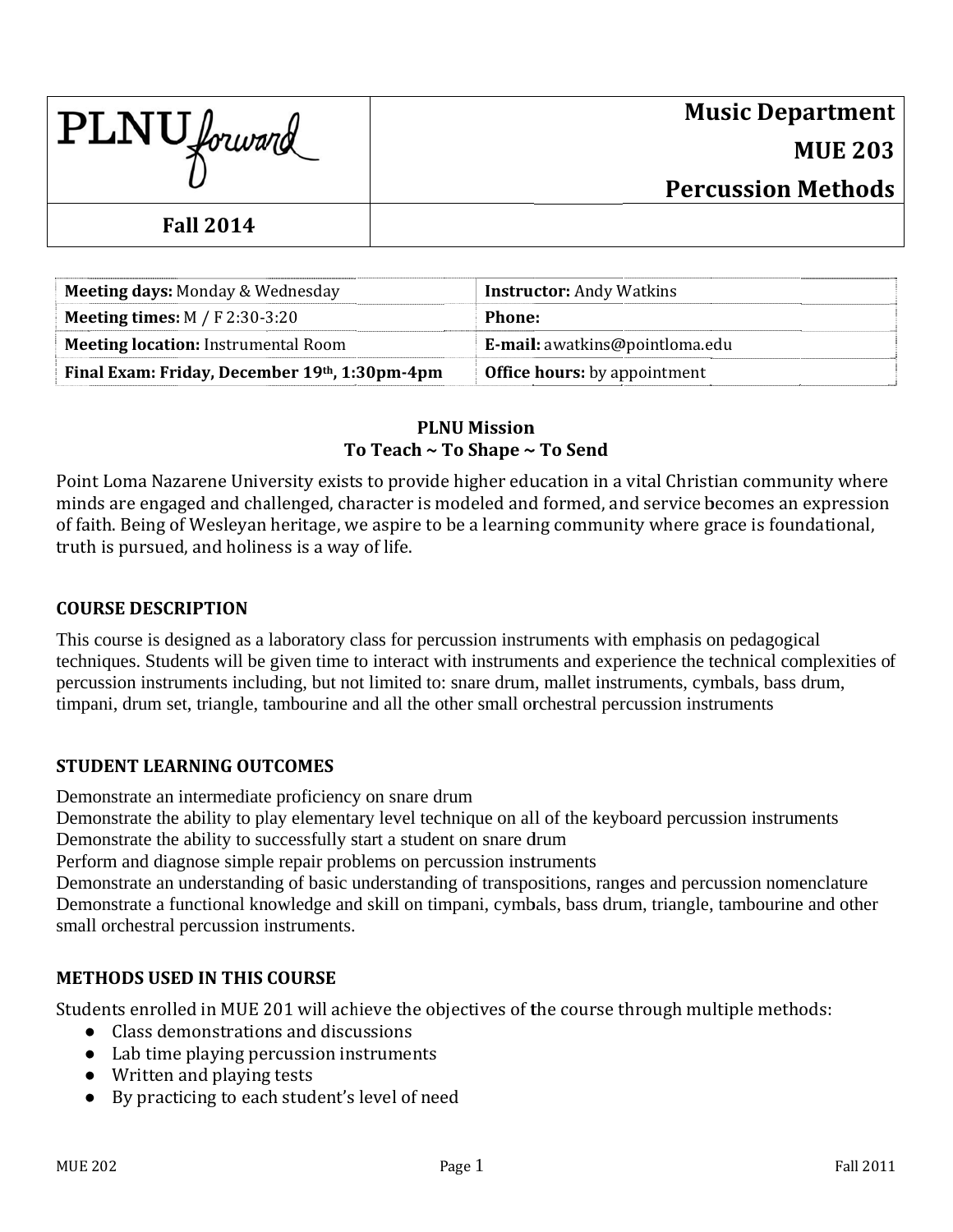## **REQUIRED TEXTS AND RECOMMENDED RESOURCES**

- Pfiffner, Patrick, Percussion Methods, self published
- 1 pair concert drumsticks: recommend Vic Firth SD1
- 1 pair of xylophone mallets: recommend Innovative F9 mallets
- 1 pair of timpani mallets: recommend Vic Firth American Custom Timpani Mallets T3 Staccato
- *Students may also buy a pre‐packaged set of mallets INSTEAD of separate pairs listed above; recommend Innovative Percussion Intermediate Mallet Pack.*
- practice pad: can be checked out from the teacher
- Folder or binder for handouts.

## **TOPICS COVERED**

- Timpani
- Tambourine
- Triangle
- Bass Drum
- Crash and suspended Cym
- Drum Set Basics
- Gong
- Mallets
- Snare drum
- Appropriate instruments to Purchase
- Common repairs
- **Implement Selection**
- Percussion Selection
- Part Assignment
- Transpositions and ranges
- Percussion nomenclature
- Basic physical and acoustical nature of percussion instruments

# **ATTENDANCE AND PARTICIPATION**

Students will be expected to attend every class meeting. Missing even one class can have a negative effect on a grade. Snare drum technique is very difficult and if a student gets behind, it is very difficult to catch up. There will be a private snare drum exam (not graded) half way into the snare drum period to make sure the student is on track. Information on the lectures in the second half will be on the final exam and the information missed won't be readily available somewhere else. Given the limited time, a student may not have a second chance to play certain instruments since there are so many percussion instruments.

If the student is absent from more than 10 percent of class meetings, the faculty member has the option of filing a written report which may result in de-enrollment. If the absences exceed 20 percent, the student may be de-enrolled without notice. If the date of de-enrollment is past the last date to withdraw from a class, the student will be assigned a grade of W or WF consistent with university policy in the grading section of the catalog. See **Academic Policies** in the undergrad student catalog.

## **CLASS PREPARATION**

It is assumed that a student will come to class prepared. That may mean a different level of commitment from each student, depending on his or her initial level of expertise. Some students may need to practice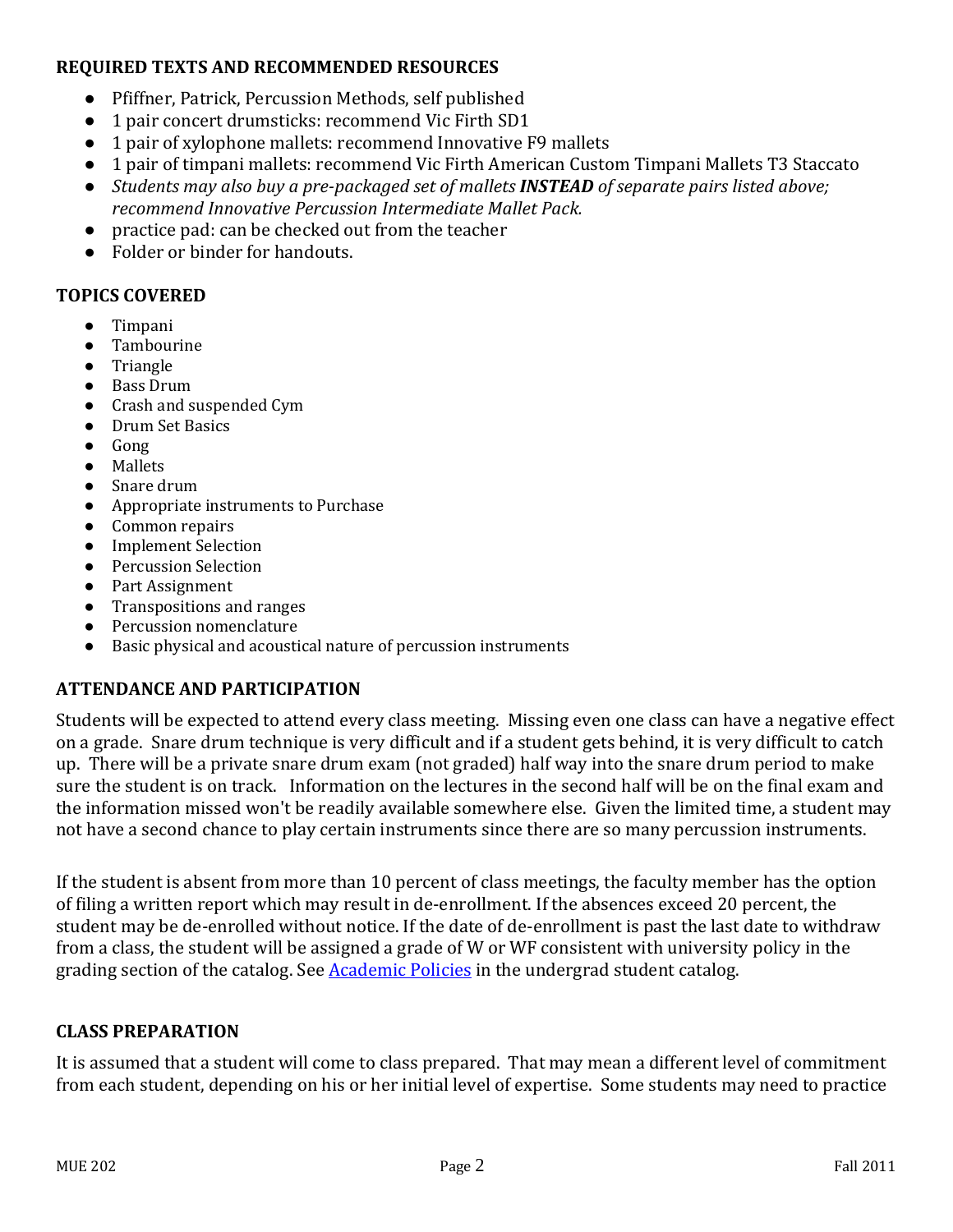more than other students. That is the nature of a class like this. But it is also acknowledged that the class is a 1 unit class, so undue expectations will not be placed on time or commitment.

## **INCOMPLETES AND LATE ASSIGNMENTS**

All assignments are to be submitted/turned in by the beginning of the class session on the day they are due. Late assignments are not accepted, so if there are any issues you know about that may prevent you from completing an assignment in a timely manner, be sure to discuss it with me before the due date!

### **ACADEMIC DISHONESTY**

Students should demonstrate academic honesty by doing original work and by giving appropriate credit to the ideas of others. As stated in the university catalog, "Academic dishonesty is the act of presenting information, ideas, and/or concepts as one's own when in reality they are the results of another person's creativity and effort. Such acts include plagiarism, copying of class assignments, and copying or other fraudulent behavior on examinations. A faculty member who believes a situation involving academic dishonesty has been detected may assign a failing grade for a) that particular assignment or examination, and/or b) the course." See Academic Policies in the undergrad student catalog.

## **ACADEMIC ACCOMMODATIONS**

While all students are expected to meet the minimum academic standards for completion of this course as established by the instructor, students with disabilities may require academic accommodations. At Point Loma Nazarene University, students requesting academic accommodations must file documentation with the Disability Resource Center (DRC), located in the Bond Academic Center. Once the student files documentation, the Disability Resource Center will contact the student's instructors and provide written recommendations for reasonable and appropriate accommodations to meet the individual needs of the student. See Academic Policies in the undergrad student catalog.

## **FERPA POLICY**

In compliance with federal law, neither PLNU student ID nor social security number should be used in publically posted grades or returned sets of assignments without student written permission. This class will meet the federal requirements by (each faculty member choose one strategy to use: distributing all grades and papers individually; requesting and filing written student permission; or assigning each student a unique class ID number not identifiable on the alphabetic roster.). Also in compliance with FERPA, you will be the only person given information about your progress in this class unless you have designated others to receive it in the "Information Release" section of the student portal. See Policy **Statements** in the undergrad student catalog.

### **FINAL EXAMINATION POLICY**

Successful completion of this class requires taking the final examination **on its scheduled day – Friday, December 19<sup>th</sup>, 1:30pm-4pm.** No requests for early examinations or alternative days will be approved.

### **USE OF TECHNOLOGY**

Point Loma Nazarene University encourages the use of technology for learning, communication, and collaboration. It is each student's responsibility to check his or her PLNU email on a daily basis. Since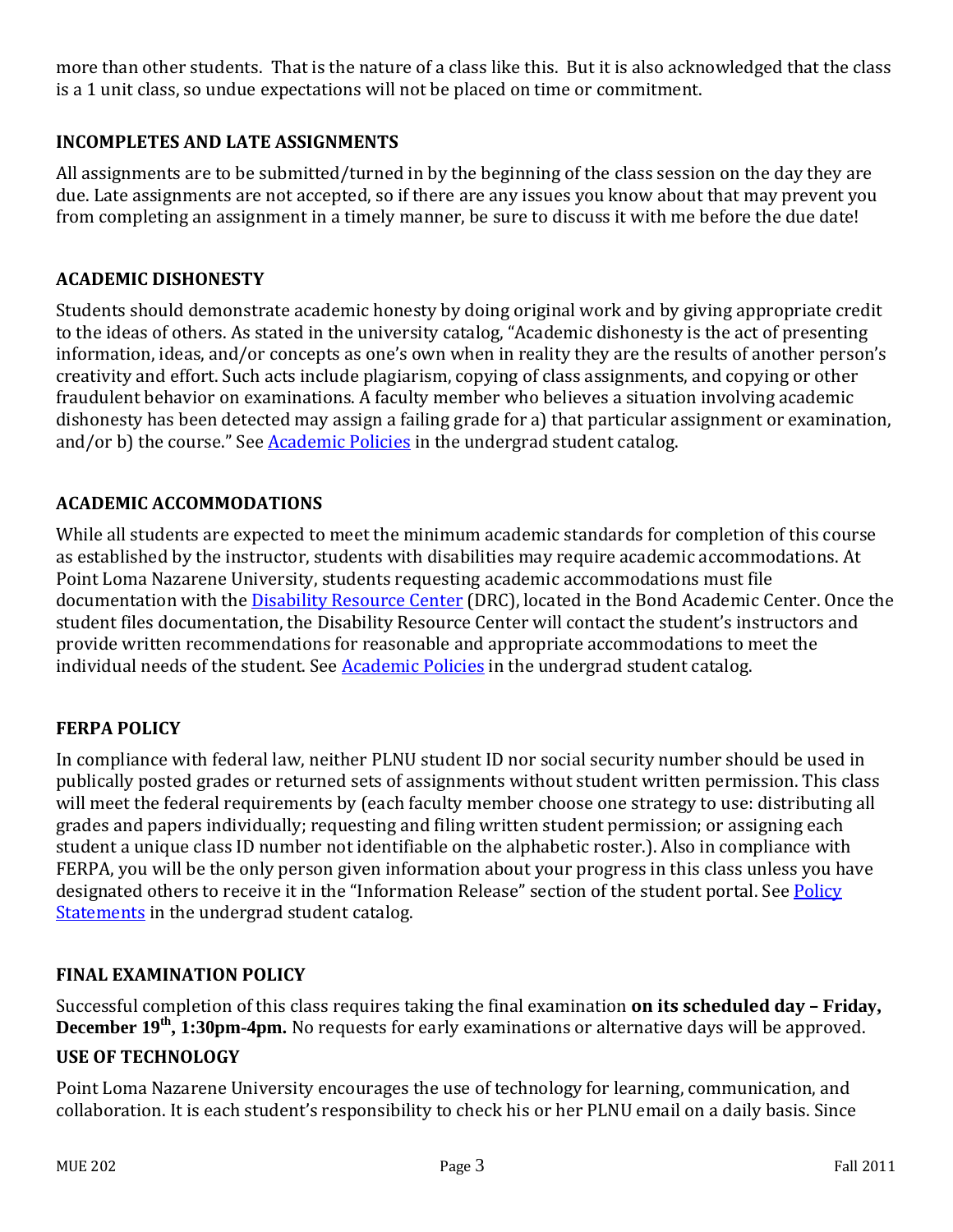eclass will be used in this course, it is each student's responsibility to be able to access eclass and complete required tasks on time. (For help contact the Helpdesk x2222).

You are welcome to bring your laptop, iPad, and/or cell phone to class—but please make sure you use them appropriately and responsibly. If a tech tool becomes a distraction or disruption while class is in session, I will ask you to put it away or invite you to no longer bring it to class.

## **ASSESSMENT AND GRADING**

| Snare Drum Performance Test | 15% |
|-----------------------------|-----|
| Snare Drum Startup Lesson   | 15% |
| Attendance                  | 40% |
|                             |     |
| Final                       | 30% |

# Grading for this course is on a fixed scale:

| <b>PERCENTAGE</b> | <b>GRADE</b> | <b>PERCENTAGE</b> | <b>GRADE</b> |
|-------------------|--------------|-------------------|--------------|
| 100-94            |              | 76.9-74           |              |
| 93.9-90           | А-           | 73.9-70           |              |
| 89.9-87           | B+           | 69.9-67           | $^{+}$       |
| 86.9-84           | В            | 66.9-64           |              |
| 83.9-80           | B-           | 63.9-60           | I)-          |
| 79.9-77           |              | Below 60          |              |

## **COURSE SCHEDULE AND ASSIGNMENTS**

Focuses may change to accommodate master classes, guests and other unforeseen situations.

| <b>Class Dates</b> | <b>Main focus</b>                           |
|--------------------|---------------------------------------------|
|                    |                                             |
| Sep-5              | Course overview; intro into snare techique. |
| Sep-8              | Snare                                       |
| Sep-12             | Snare                                       |
| Sep-15             | Snare; tambourine                           |